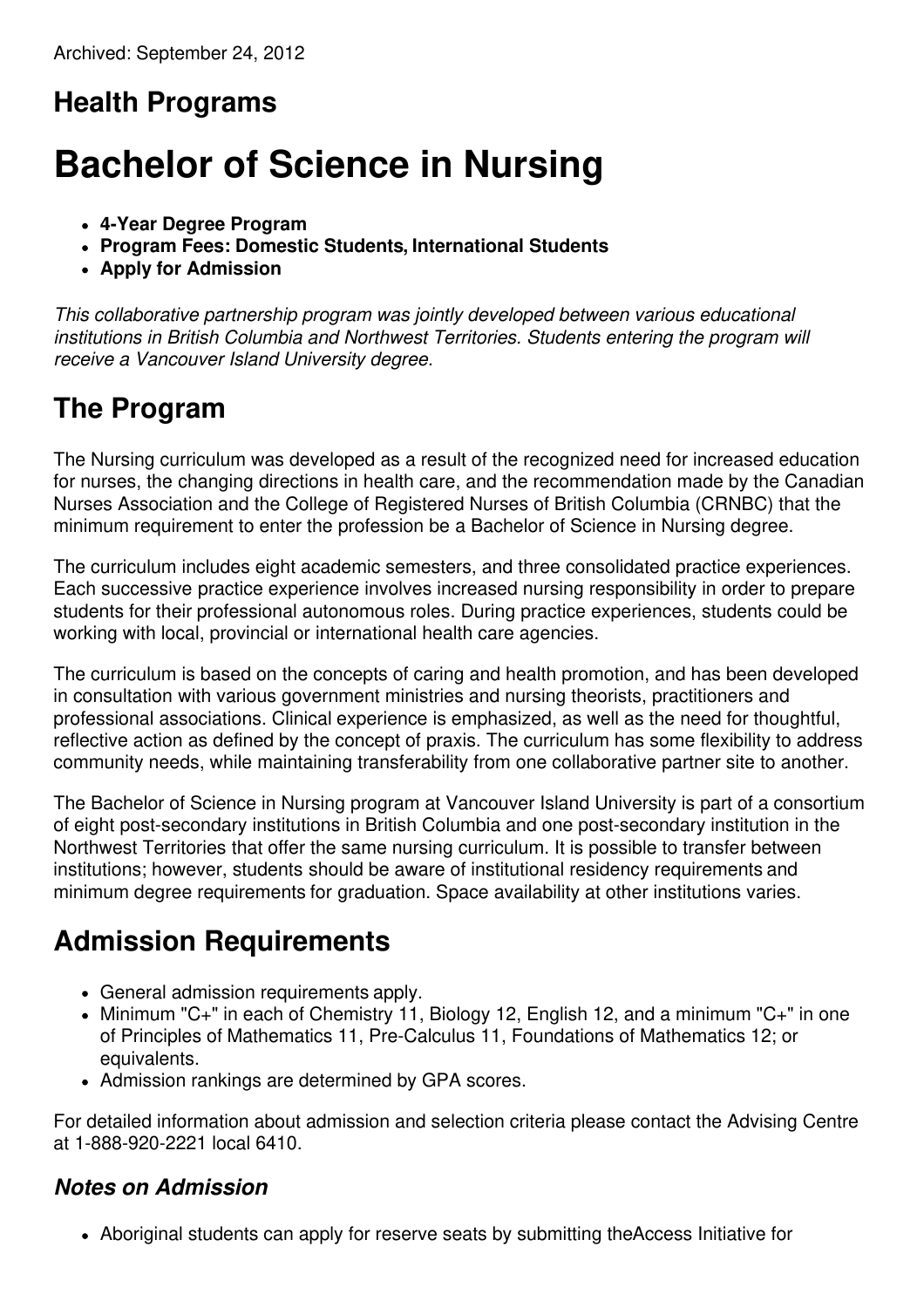Aboriginal Students form.

- **Note:** *The following documents are required by the first day of classes.*
	- Completed Immunization Requirements Form
	- Proof of C.P.R. level "C" training.
	- Proof of W.H.M.I.S. training. Courses are offered through VIU's Continuing Education for Nanaimo, Duncan, and Powell River.
	- Proof of Nonviolent Crisis Intervention training is required prior to the first practicum.
	- Criminal Record Check. Fieldwork and/or practicums will require a satisfactory criminal record check prior to placement. Criminal Record Checks are requested through VIU. The Registration Centre at VIU will contact prospective students by mail regarding the requirements for a Criminal Record Check. Criminal Record Checks are processed through the Ministry according to the Criminal Records Review Act. A check completed through the RCMP is not sufficient to meet the requirements of the Act.
- Students who have graduated from an approved Licensed Practical Nursing (LPN) program and who have practiced a minimum of 450 hours as an LPN in BC within the preceding two years will be given advanced credit for NURS 175.
- Prior Learning Assessment credit may be available for courses in this program. Contact the Chair, Bachelor of Science in Nursing program, 1-888-920-2221 local 6260.
- This program is not currently available to international students.

#### *Note on Progression*

Students are required to maintain a 65% ("C+") average in all courses with no grade lower than 60% ("C").

## **Start Date and Application Deadline**

The program starts in September and applications are accepted starting November 15. The application deadline is February 28. For further information check the Program Availability List.

### **Program Outline**

| Year 1                                                                           | <b>Credits</b> |
|----------------------------------------------------------------------------------|----------------|
| NURS 100 - (Health and Healing I: Living Health)                                 | 3              |
| NURS 102 - (Relational Practice I: Self and Others)                              | 3              |
| NURS 103 - (Professional Practice I: Introduction to the Profession of Nursing)  | 3              |
| NURS 104 - (Nursing Practice I: Introduction to Nursing Practice)                | 4.5            |
| NURS 110 - (Health and Healing II: Health Indicators)                            | 3              |
| NURS 111 - (Nursing Learning Centre II)                                          | 3              |
| NURS 113 - (Professional Practice II: Introduction to the Discipline of Nursing) | 3              |
| NURS 114 - (Nursing Practice II: Coming to Know the Client)                      | $\overline{4}$ |
| BIOL 156 - (Nursing: Anatomy and Physiology I)                                   | $\overline{4}$ |
| BIOL 157 - (Nursing: Anatomy and Physiology II)                                  | $\overline{4}$ |
| <b>Degree English Requirements</b>                                               | 6              |
| <b>Semester Credits</b>                                                          | 40.5           |

| Year 1 - Intersession                           | <b>Credits</b> |
|-------------------------------------------------|----------------|
| NURS 175 - (Transitional Practice Experience I) |                |
| Semester Credits                                |                |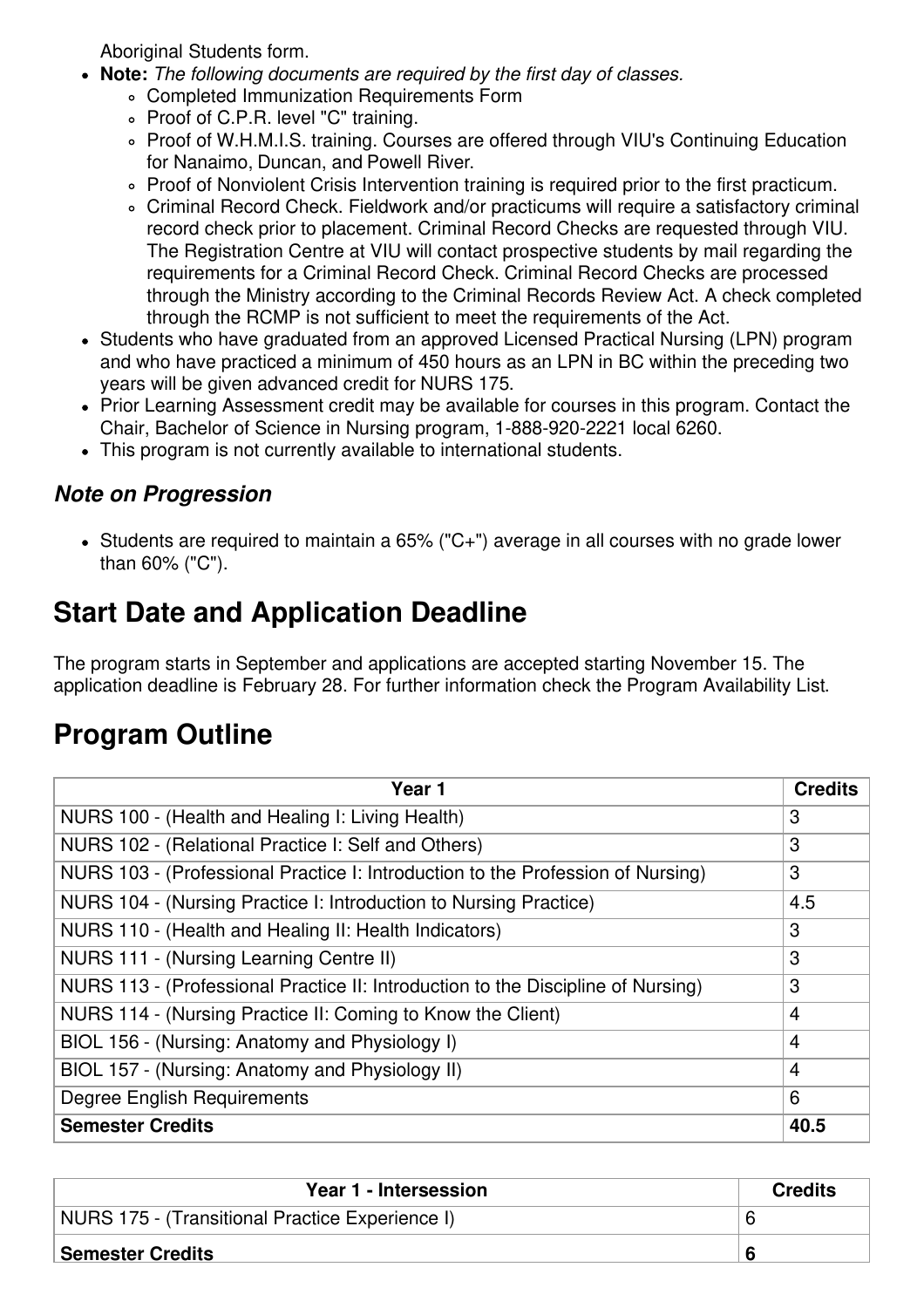*Note: Intersession runs from May to June and/or July to August.*

| Year <sub>2</sub>                                                            | <b>Credits</b> |
|------------------------------------------------------------------------------|----------------|
| NURS 200 - (Health & Healing III: Health Challenges/Healing Initiatives)     | 3              |
| NURS 201 - (Nursing Learning Centre III)                                     | 3              |
| NURS 202 - (Relational Practice II: Creating Health Promoting Relationships) | 3              |
| NURS 204 - (Nursing Practice III: Promoting Health & Healing)                | 5              |
| NURS 208 - (Health Sciences III: Pathophysiology I)                          | 3              |
| NURS 210 - (Health & Healing IV: Health Challenges/Healing Initiatives)      | 3              |
| NURS 211 - (Nursing Learning Centre IV)                                      | 3              |
| NURS 214 - (Nursing Practice IV: Promoting Health & Healing)                 | 6              |
| NURS 218 - (Health Science IV: Pathophysiology II)                           | 3              |
| PHIL 331 - (Ethics in Health Care)                                           | 3              |
| <b>Semester Credits</b>                                                      | 35             |

| Year 2 - Intersession                 | <b>Credits</b> |
|---------------------------------------|----------------|
| NURS 275 - (Consolidated Practice II) |                |
| <b>Semester Credits</b>               |                |

*Note: Intersession runs from May to June and/or July to August.*

| Year 3                                                                         | <b>Credits</b> |
|--------------------------------------------------------------------------------|----------------|
| NURS 300 - (Health & Healing V: Complex Health Challenges/Healing Initiatives) | 3              |
| NURS 301 - (Nursing Learning Centre V)                                         | 3              |
| NURS 302 - (Relational Practice III: Connecting Across Difference)             | 3              |
| NURS 304 - (Nursing Practice V: Promoting Health & Healing)                    | 6              |
| NURS 310 - (Health & Healing VII: Promoting Community & Societal Health)       | 3              |
| NURS 313 - (Professional Practice IV: Nursing Inquiry)                         | 3              |
| NURS 314 - (Nursing Practice VI: Promoting Health of Communities & Society)    | $\overline{4}$ |
| NURS 318 - (Health & Healing VI: Global Health Issues)                         | 3              |
| Elective other than Nursing*                                                   | 3              |
| <b>Semester Credits</b>                                                        | 31             |

**\*** *General electives: Any VIU course numbered 100 and above with content dissimilar to the BSN. Courses with a "T" suffix are not eligible as electives. Students interested in taking a non-VIU elective must consult with the BSN advisor.*

| Year 3 - Intersession                             | <b>Credits</b> |
|---------------------------------------------------|----------------|
| NURS 375 - (Consolidated Practice Experience III) |                |
| <b>Semester Credits</b>                           |                |

*Note: Intersession runs from May to June and/or July to August.*